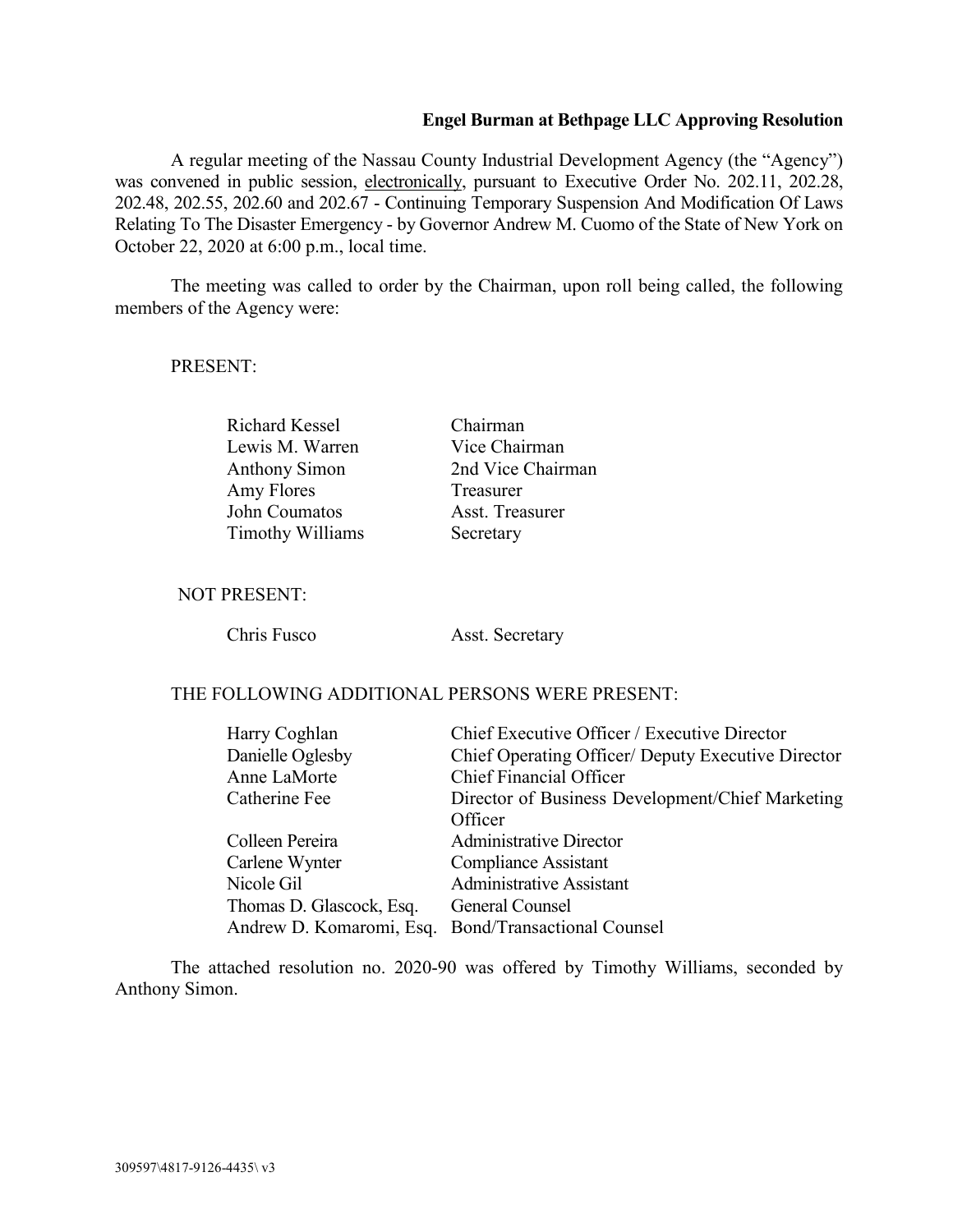#### Resolution No. 2020-90

## RESOLUTION TAKING OFFICIAL ACTION TOWARD AND APPROVING THE ACQUISITION AND STRAIGHT LEASING OF A CERTAIN PROJECT FOR ENGEL BURMAN AT BETHPAGE LLC

WHEREAS, the Nassau County Industrial Development Agency (the "Agency") is authorized and empowered by the provisions of Chapter 1030 of the 1969 Laws of New York, constituting Title 1 of Article 18-A of the General Municipal Law, Chapter 24 of the Consolidated Laws of New York, as amended (the "Enabling Act"), and Chapter 674 of the 1975 Laws of New York, as amended, constituting Section 922 of said General Municipal Law (said Chapter and the Enabling Act being hereinafter collectively referred to as the "Act") to promote, develop, encourage and assist in the acquiring, constructing, reconstructing, improving, maintaining, equipping and furnishing of manufacturing, industrial and commercial facilities, among others, for the purpose of promoting, attracting and developing economically sound commerce and industry to advance the job opportunities, health, general prosperity and economic welfare of the people of the State of New York, to improve their prosperity and standard of living, and to prevent unemployment and economic deterioration; and

WHEREAS, to accomplish its stated purposes, the Agency is authorized and empowered under the Act to acquire, construct, reconstruct and install one or more "projects" (as defined in the Act) or to cause said projects to be acquired, constructed, reconstructed and installed and to convey said projects or to lease said projects with the obligation to purchase; and

WHEREAS, ENGEL BURMAN AT BETHPAGE LLC, a limited liability company organized and existing under the laws of the State of New York on behalf of itself and entities formed or to be formed on its behalf (the "Applicant"), has presented an application for financial assistance (the "Application") to the Agency, which Application requests that the Agency consider undertaking a project (the "Project") consisting of the following: (A)(1) the acquisition of an interest in an approximately 4.0 acre parcel of land located at 1055/1065 Stewart Avenue, Bethpage, Town of Oyster Bay, Nassau County, New York (Section: 46; Block: G; Lot: 76) (the "Land"), (2) the construction of an approximately 135,000 square foot building (collectively, the "Building") on the Land, together with related improvements to the Land and (3) the acquisition of certain furniture, fixtures, machinery and equipment (the "Equipment") necessary for the completion thereof (collectively, the "Project Facility"), all of the foregoing for use by the Applicant as an assisted living facility consisting of approximately one hundred fifty-two (152) residential units; (B) the granting of certain "financial assistance" (within the meaning of Section 854(14) of the General Municipal Law) with respect to the foregoing in the form of potential exemptions or partial exemptions from real property taxes, mortgage recording taxes and/or sales and use taxes (collectively, the "Financial Assistance"); and (C) the lease (with an obligation to purchase), license or sale of the Project Facility to the Applicant or such other entity as may be designated by the Applicant and agreed upon by the Agency; and

WHEREAS, any approval of the Project is contingent upon, among other things, a final determination by the members of the Agency to proceed with the Project following determinations by the Agency that: (A) the public hearing and notice requirements and other procedural requirements contained in the Act relating to the Project and the Financial Assistance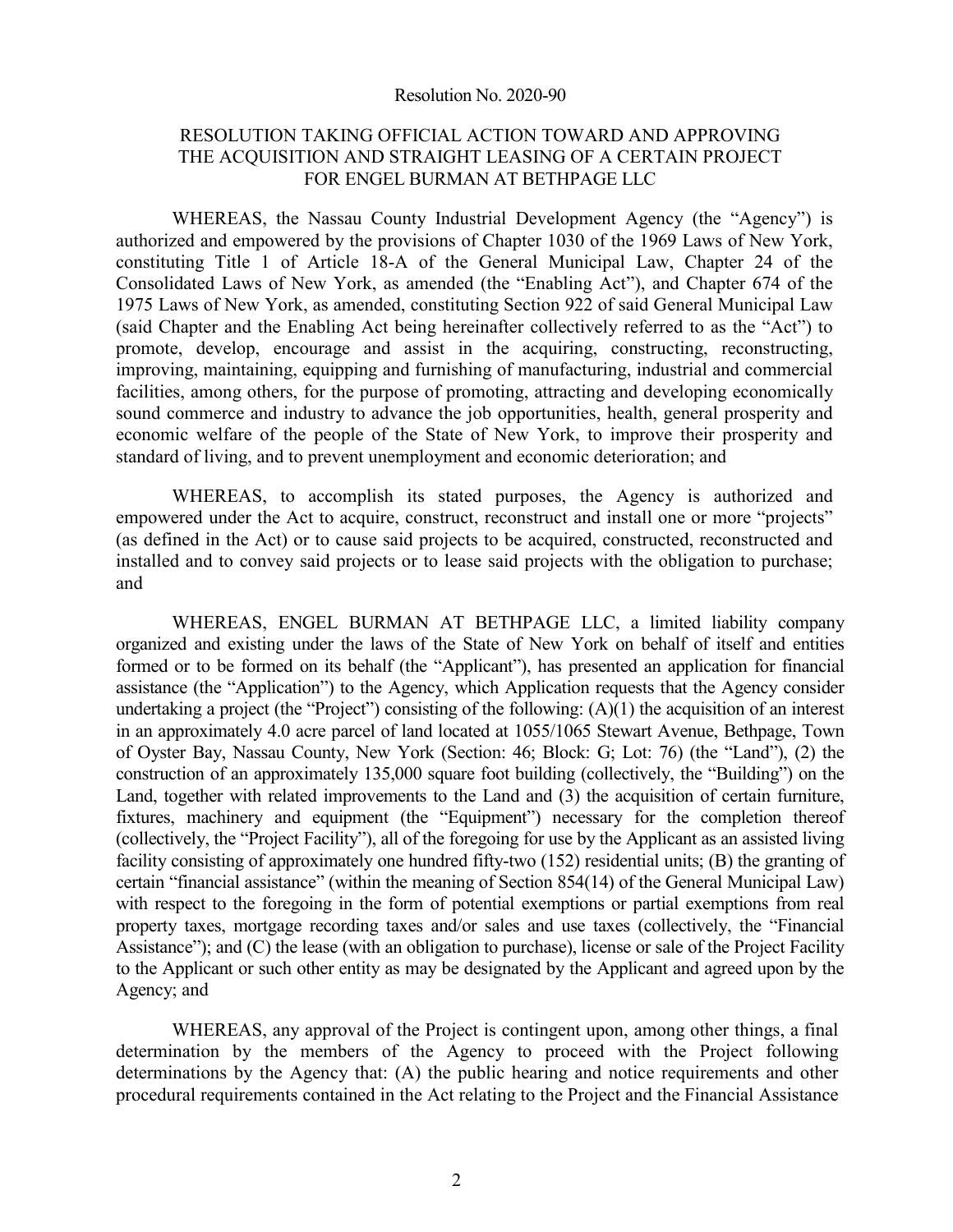have been satisfied; and (B) the undertaking of the Project by the Agency and the granting of the Financial Assistance are and will be in compliance with all other applicable requirements of the Act, Article 8 of the Environmental Conservation Law (the "SEQR Act") and the regulations adopted pursuant thereto (the "Regulations" and together with the SEQR Act, collectively, "SEQRA"), and all other statutes, codes, laws, rules and regulations of any governmental authority having jurisdiction over the Project or the Project Facility (collectively, the "Applicable Laws"); and

WHEREAS, the Executive Director of the Agency (A) caused notice of a public hearing of the Agency pursuant to Section 859-a of the Act (the "Public Hearing") to hear all persons interested in the Project and the Additional Financial Assistance contemplated by the Agency with respect to the Project, to be mailed on October 5, 2020 to the chief executive officer of Nassau County, New York and of each other affected tax jurisdiction within which the Project Facility is or is to be located; (B) caused notice of the Public Hearing to be published on October 5, 2020 in the Nassau edition of *Newsday,* a newspaper of general circulation available to residents of the County of Nassau, New York; (C) caused the Public Hearing to be conducted on October 20, 2020, at 2:30 p.m., local time, electronically, in furtherance of the provisions of Section 859-a of the General Municipal Law requiring interested parties be provided a reasonable opportunity, both orally and in writing, to present their views with respect to the Project, and pursuant to Governor Cuomo's Executive Order 220.15 issued on April 9, 2020, as extended by Executive Order 202.29 issued on May 8, 2020, and Executive Order 202.39, issued on June 7, 2020, and Executive Order 202.55, issued on August 6, 2020, suspending the Open Meetings Law and authorizing the conduct of public hearings through use of telephone conference, video conference and/or other similar service, the Agency will broadcast the Public Hearing live on its Youtube channel at https://www.youtube.com/channel/UCuERg-5BYx9VSdBVHUPTYJw/featured. In addition, the Agency will provide public access to provide oral comments via Zoom at https://us02web.zoom.us/webinar/register/WN\_fceBFyvISs60WgifhR0c\_Q; and (D) caused a report of the Public Hearing (the "Report") to be prepared which fairly summarizes the views presented at the Public Hearing and distributed the Report to the members of the Agency; and

WHEREAS, in accordance with Section 874(4) of the Act, (A) the Executive Director of the Agency caused notice of a meeting of the Agency with respect to the proposed deviation from the Agency's uniform tax exemption policy to be mailed on October 5, 2020, as amended by that certain letter dated October 15, 2020 with respect to the time and location of the meeting only, to the chief executive officer of each affected tax jurisdiction; and (B) the members of the Agency conducted the IDA Meeting on the date hereof and reviewed any written comments or correspondence received with respect to the proposed deviation from the Agency's uniform tax exemption policy and approved the proposed deviation; and

WHEREAS, pursuant to Article 8 of the Environmental Conservation Law, Chapter 43-B of the Consolidated Laws of New York, as amended (the "SEQR Act"), and the regulations adopted pursuant thereto by the Department of Environmental Conservation of the State of New York (the "Regulations", and collectively with the SEQR Act, "SEQRA"), the appropriate personnel of the Agency reviewed the environmental assessment form and other materials submitted by the Applicant and made any necessary comments to the members of the Agency, and by resolution of the members of the Agency adopted immediately prior to the adoption hereof, the Agency decided to conduct an uncoordinated review of the Project and determined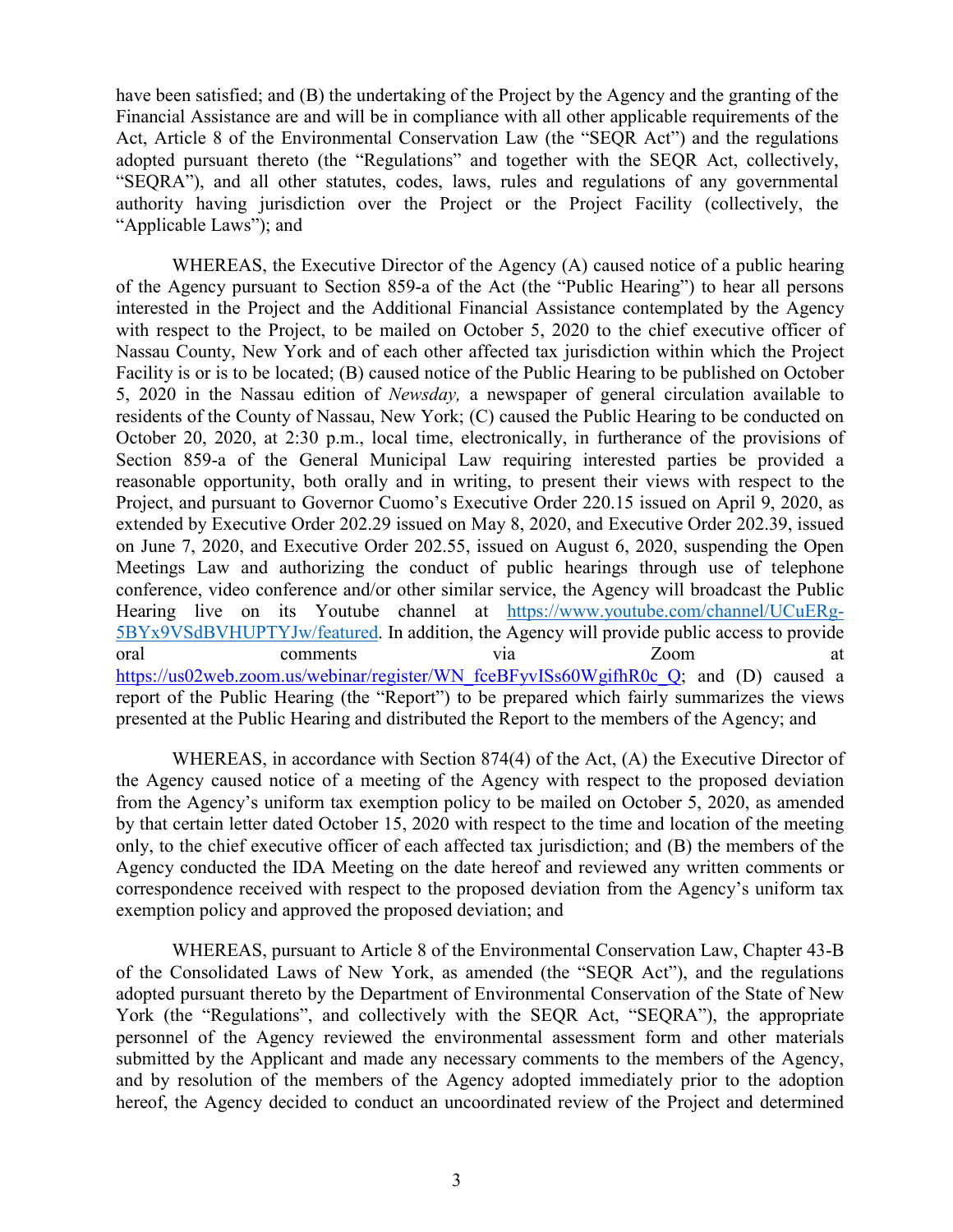that the Project will not have a significant adverse environmental impact and that an environmental impact statement will not be prepared; and

WHEREAS, the Agency has considered whether the Project constitutes a commercial activity and the Agency after taking into account the stated purposes of the Act being the promotion of employment opportunities and the prevention of economic deterioration makes a finding that the undertaking of the Project constitutes a commercial activity; and

WHEREAS, the Agency now desires to make its determination to proceed with the Project and to grant the Additional Financial Assistance, subject to the terms hereof; and

WHEREAS, (A) the Applicant will execute and deliver a certain bargain and sale deed, assignment of lease or company lease to the Agency, pursuant to which the Applicant will convey an interest in the Land and the Building to the Agency (the "Conveyance Instrument"), (B) the Applicant will execute and deliver a certain Bill of Sale (the "Bill of Sale to Agency") to the Agency, pursuant to which the Applicant will convey to the Agency its interest in the Equipment, (C) the Applicant will execute and deliver a Lease Agreement or Sublease Agreement, (the "Lease") between the Agency and the Applicant, pursuant to which the Agency will grant to the Applicant a leasehold interest in the Project Facility and pursuant to which and/or a Project Agreement by and between the Agency and the Applicant, the Agency will appoint to the Applicant as its agent ("Project Agreement"), (D) the Applicant will cause to be executed and delivered a certain Environmental Compliance and Indemnification Agreement (the "Environmental indemnification") pursuant to which the Agency will be indemnified from and against certain losses, costs, damages and liabilities, (E) the Applicant will execute and deliver or cause to be executed and delivered a certain Payment in Lieu of Taxes Agreement (the "PILOT Agreement") to the Agency, and, to secure the obligations thereunder, a certain Mortgage and Assignment of Leases and Rents in favor of the County of Nassau, New York (the "PILOT Mortgage"), and (F) the Applicant will execute and deliver and/or cause to be executed and delivered certain other certificates, documents, instruments and agreements related to the Project (together with the Conveyance Instrument, the Bill of Sale to Agency, the Lease, the Project Agreement, if any, the Environmental Indemnification, the PILOT Agreement and the PILOT Mortgage, collectively, the "Transaction Documents");

## NOW, THEREFORE, BE IT RESOLVED BY THE MEMBERS OF THE NASSAU COUNTY INDUSTRIAL DEVELOPMENT AGENCY AS FOLLOWS:

Section 1. The Agency has reviewed the Application and the Report and, based upon the representations made by the Applicant to the Agency and the facts and information obtained by the Staff of the Agency and reported to and reviewed by the members of the Agency at this meeting (including, without limitation, the facts and information set forth in the Staff Review of the Application), the Agency has reviewed and assessed all material information necessary to afford a reasonable basis for the Agency to make a determination to approve the Financial Assistance. In addition, the Agency makes the following findings and determinations with respect to the Project:

(a) based on the proposed use of the Project Facility as set forth in the Application, the economic effects of the Project on the area in which it is situated including the prevention of economic deterioration, the job opportunities to be created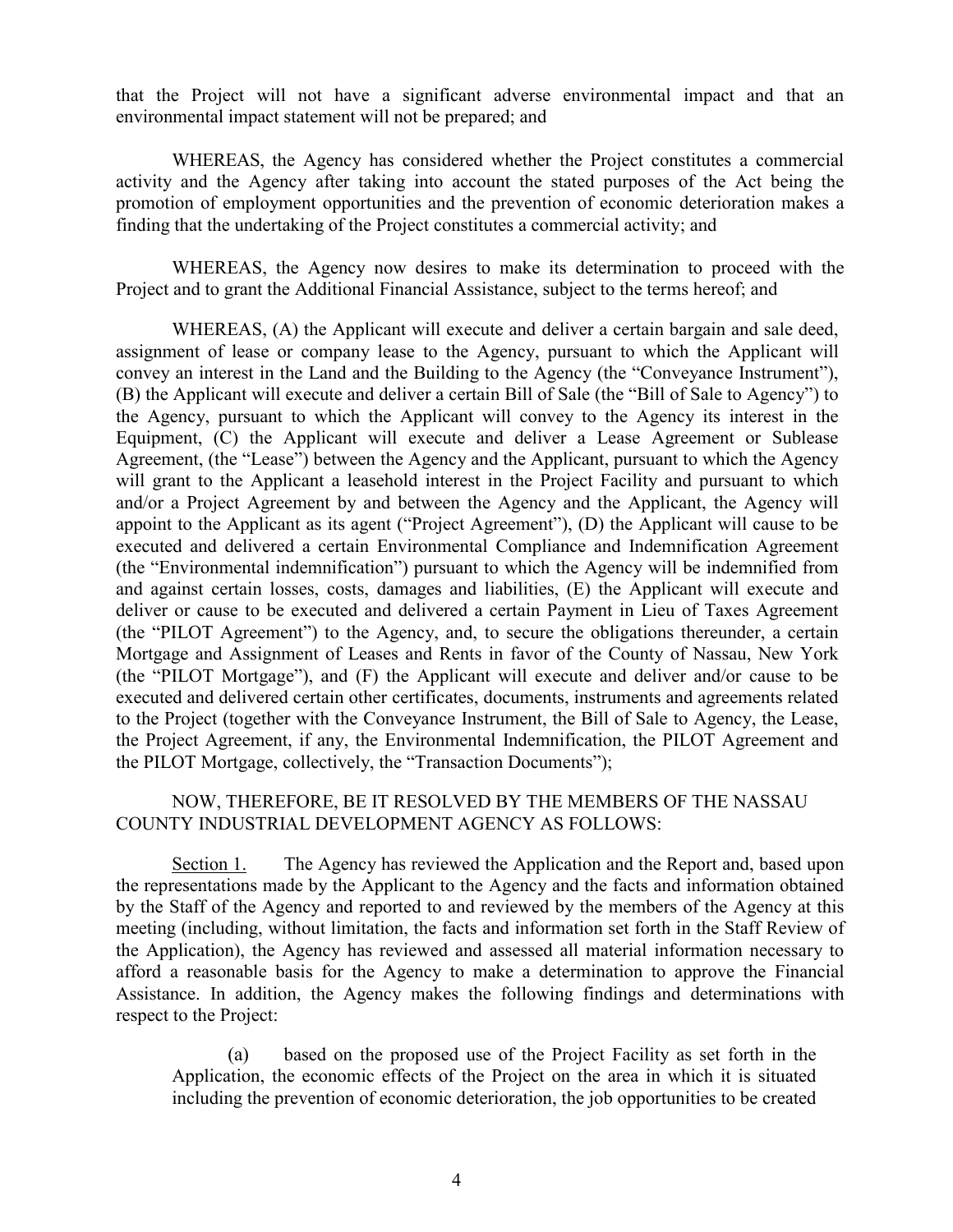and/or maintained by the Project and having reviewed the Economic Impact Study dated October 2020 prepared by Camoin Associates for the Agency regarding the costs benefits and other economic impacts of the Project the Project will constitute a commercial facility and, therefore, the Project constitutes a "project" within the meaning of the Act;

(b) the granting of the Financial Assistance by the Agency to the Applicant is necessary to induce the Applicant to proceed with the Project;

(c) there is a likelihood that the Project would not be undertaken but for the granting of the Financial Assistance by the Agency to the Applicant;

(d) the completion of the Project Facility by the Applicant as agent of the Agency, the lease thereof by the Agency to the Applicant and the operation thereof by the Applicant will not result in the removal of a facility or plant of the Applicant or any other proposed user, occupant or tenant of the Project Facility from one area of the State of New York (the "State") to another area of the State or in the abandonment of one or more plants or facilities of the Applicant or any other proposed user, occupant or tenant of the Project Facility located within the State (but outside of Nassau County). Therefore, the provisions of subdivision (1) of Section 862 of the Act are not and will not be violated as a result of the granting of the Additional Financial Assistance by the Agency to the Applicant;

(e) the Project will serve the public purposes of the Act by preserving permanent, private sector jobs and increasing the overall number of permanent, private sector jobs in the State;

(f) no funds of the Agency shall be used in connection with the Project for the purpose of preventing the establishment of an industrial or manufacturing plant, nor shall any funds of the Agency be given in connection with the Project to any group or organization which is attempting to prevent the establishment of an industrial or manufacturing plant within the State, nor shall any funds of the Agency be used for advertising or promotional materials which depict elected or appointed government officials in either print or electronic media;

(g) the granting of the Financial Assistance by the Agency with respect to the Project will promote the job opportunities, health, general prosperity and economic welfare of the inhabitants of Nassau County, New York and the State, will improve their standard of living, and will prevent unemployment and economic deterioration, and thereby serves the public purposes of the Act;

(h) the Project Facility does not and will not constitute a project where facilities or property that are primarily used in making retail sales of goods and/or services to customers who personally visit such facilities constitute more than onethird of the total cost of the Project. For purposes of this finding, retail sales shall mean: (i) sales by a registered vendor under Article 28 of the New York Tax Law primarily engaged in the retail sale of tangible personal property, as defined in subparagraph (i) of paragraph four of subdivision (b) of section 1101 of the New York Tax Law; or (ii) sales of a service to such customers; and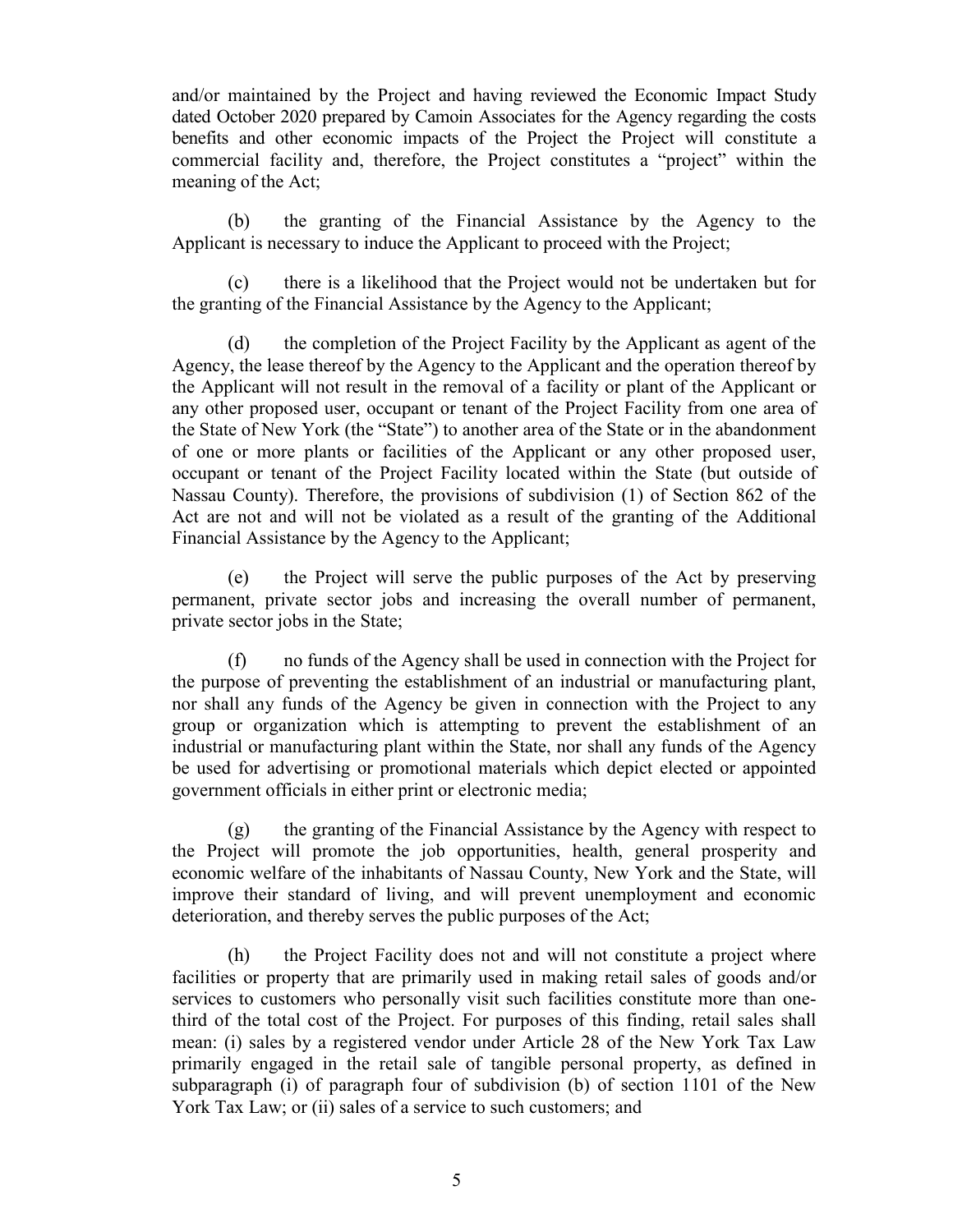(i) the Project will not result in the removal or abandonment of a plant or facility of the Applicant, or of a proposed user, occupant or tenant of the Project Facility, currently located within Nassau County.

Section 2. The Agency hereby ratifies, confirms and approves all actions heretofore taken by the Chief Executive Officer / Executive Director and the staff of the Agency with respect to the Application, the IDA Meeting and the Public Hearing, including, without limitation, (a) those actions required to ensure full compliance with the requirements of the Act, SEQRA and all other Applicable Laws that relate to the Project, and (b) the appointment of the law firm of Harris Beach PLLC, Uniondale, New York, as Special Counsel to the Agency with respect to all matters in connection with the Project.

Section 3. The Agency hereby determines that the Agency has fully complied with the requirements of the Act, SEQRA and all other Applicable Laws that relate to the Project.

Section 4. Having considered fully all comments received at the Public Hearing or otherwise in connection with the Project, the Agency hereby further determines to proceed with the Project and the granting of the Financial Assistance.

Section 5. The Agency hereby approves the Applicant as the lessee/sublessee under the Lease with the Agency and hereby approves the Applicant as the recipient of the Financial Assistance.

Section 6. Based upon the representation and warranties made by the Applicant in its application for financial assistance, subject to the provisions of this resolution, the Agency hereby authorizes and approves the Company, as its agent, to make purchases of goods and services relating to the Project and that would otherwise be subject to New York State and local sales and use tax in an aggregate amount of up to \$25,400,000.00, which result in New York State and local sales and use tax exemption benefits ("sales and use tax exemption benefits") not to exceed \$2,190,000.00, and approves a maximum mortgage recording tax exemption in an amount not to exceed \$303,000.00.

Section 7. The Agency is hereby authorized to (a) acquire an interest in the Project Facility pursuant to the Conveyance Instrument, the Bill of Sale to Agency and the other Transaction Documents, (b) grant a leasehold interest in the Project Facility pursuant to the Lease and the other Transaction Documents, (c) grant the aforementioned Financial Assistance, (d) execute the PILOT Mortgage for the sole purpose of encumbering its interest in the Project Facility or accept such other collateral as the Chief Executive Officer / Executive Director shall determine to secure the performance by the Applicants of their obligations under the PILOT Agreement, (e) execute and deliver the Project Agreement for the purpose of, inter alia, appointing the Applicants as agents of the Agency, (f) execute one (1) or more fee and leasehold mortgage, assignment of rents and leases, and security agreements in favor of such bank, governmental agency or financial institution as the Applicants may determine (such bank, governmental agency or financial institution, the "Bank"), encumbering the Project Facility, solely to subject to the lien thereof its interest in the Project Facility, all to secure one (1) or more loans made by such Bank to the Applicants with respect to the Project Facility, and (g) do all things necessary, convenient or appropriate for the accomplishment thereof. All acts heretofore taken by the Agency with respect to the foregoing are hereby approved, ratified and confirmed.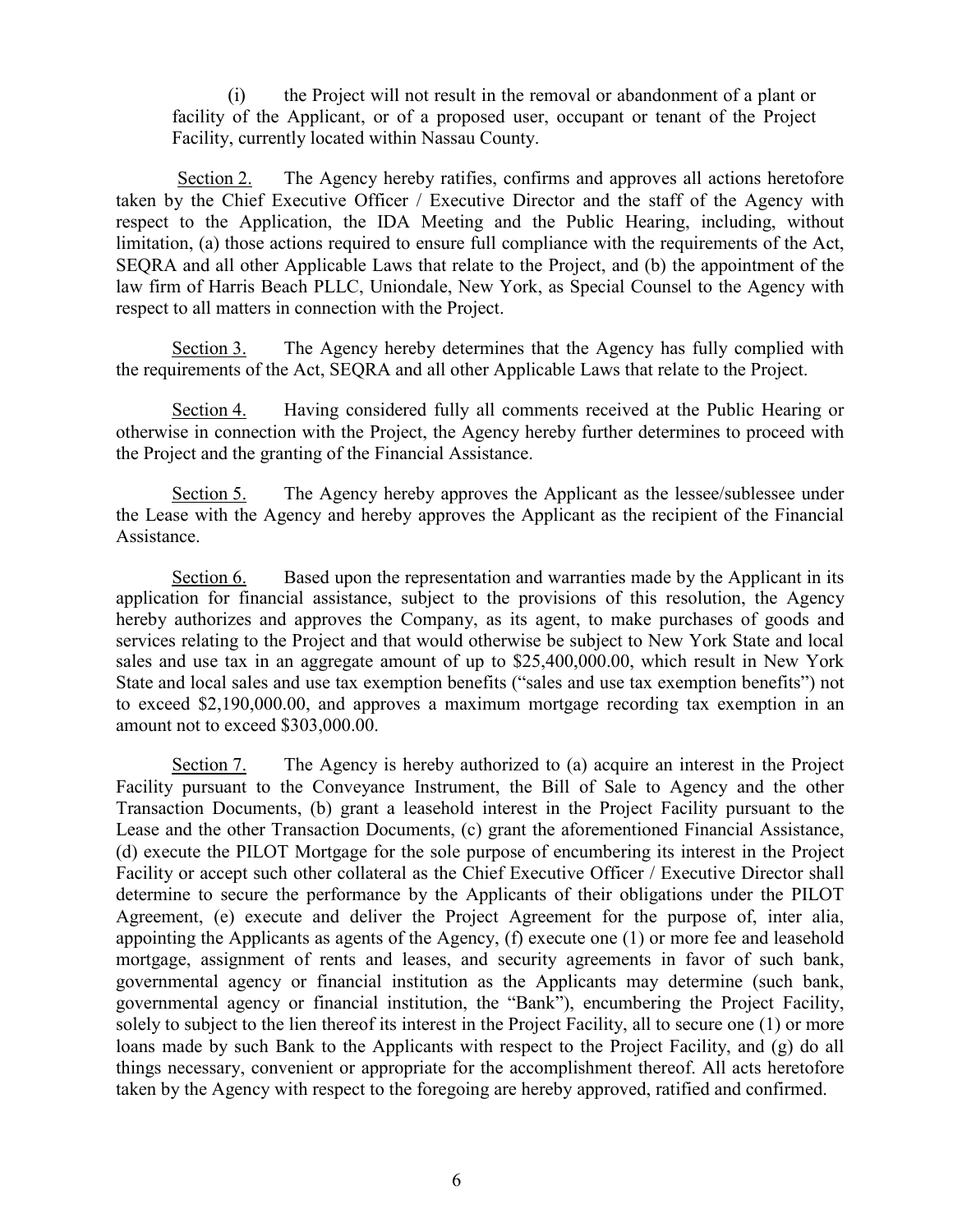Section 8. The form and substance of the Project Agreement, Conveyance Instrument, Regulatory Agreement, the Bill of Sale to Agency, the Lease, the Environmental Indemnification, the PILOT Agreement, the PILOT Mortgage and the other Transaction Documents, in the forms used by the Agency with respect to prior projects, together with such changes as the Chairman, the Vice Chairman or the Chief Executive Officer / Executive Director may hereafter deem necessary or appropriate, are hereby approved. The Chairman, the Vice Chairman, the Chief Executive Officer / Executive Director, Chief Operating Officer and the Administrative Director are hereby authorized, on behalf of the Agency, acting together or individually, to execute and deliver the Conveyance Instrument, the Lease, the PILOT Agreement, the PILOT Mortgage, the other Transaction Documents, and any document with or in favor of the Bank to which the Agency is a party, and, where appropriate, the Secretary (or Assistant Secretary) of the Agency is hereby authorized to affix the seal of the Agency thereto and to attest the same. The execution and delivery of each such agreement, approval and consent by such person(s) shall be conclusive evidence of such approval.

Section 9. The Chairman, the Vice Chairman, the Chief Executive Officer/Executive Director, the Chief Operating Officer and the Administrative Director of the Agency are hereby further authorized, on behalf of the Agency, acting together or individually, to designate any additional Authorized Representatives (as defined in the Lease) of the Agency.

Section 10. The officers, employees and agents of the Agency are hereby authorized and directed, acting individually or jointly, for and in the name and on behalf of the Agency to do all acts and things required or provided for by the provisions of the Transaction Documents, to execute and deliver all such additional certificates, instruments, agreements and documents, to pay all such fees, charges and expenses, and to do all such further acts and things as may be necessary or, in the opinion of the officer, employee or agent acting, convenient or appropriate to effect the purposes of this Resolution and to cause compliance with all of the terms, covenants and provisions of the Transaction Documents to which the Agency is a party or which are binding on the Agency.

Section 11. The Agency recognizes that due to the complexities of the proposed transaction it may become necessary that certain of the terms approved hereby may require modifications from time to time which will not affect the intent and substance of the authorizations and approvals by the Agency herein. The Agency hereby authorizes the Chairman, Vice Chairman and Chief Executive Officer/Executive Director of the Agency, acting individually or jointly, to approve modifications to the terms approved hereby which do not affect the intent and substance of this Resolution. The approval of such modifications shall be evidenced by the certificate of determination of an Agency officer or the execution and delivery by some or all such Agency officers of relevant documents containing such modified terms.

Section 12. The members of the Agency acknowledge the terms and conditions of Section 875(3) of the Act and the duties and obligations of the Agency thereunder with respect to granting of State Sales and Use Taxes (as such term is defined in Section 875 of the Act) with respect to the Project. The members hereby direct the officers of the Agency to comply with such terms and conditions with respect to the Project and hereby direct Special Counsel to the Agency to include such terms and conditions in all relevant Transaction Documents.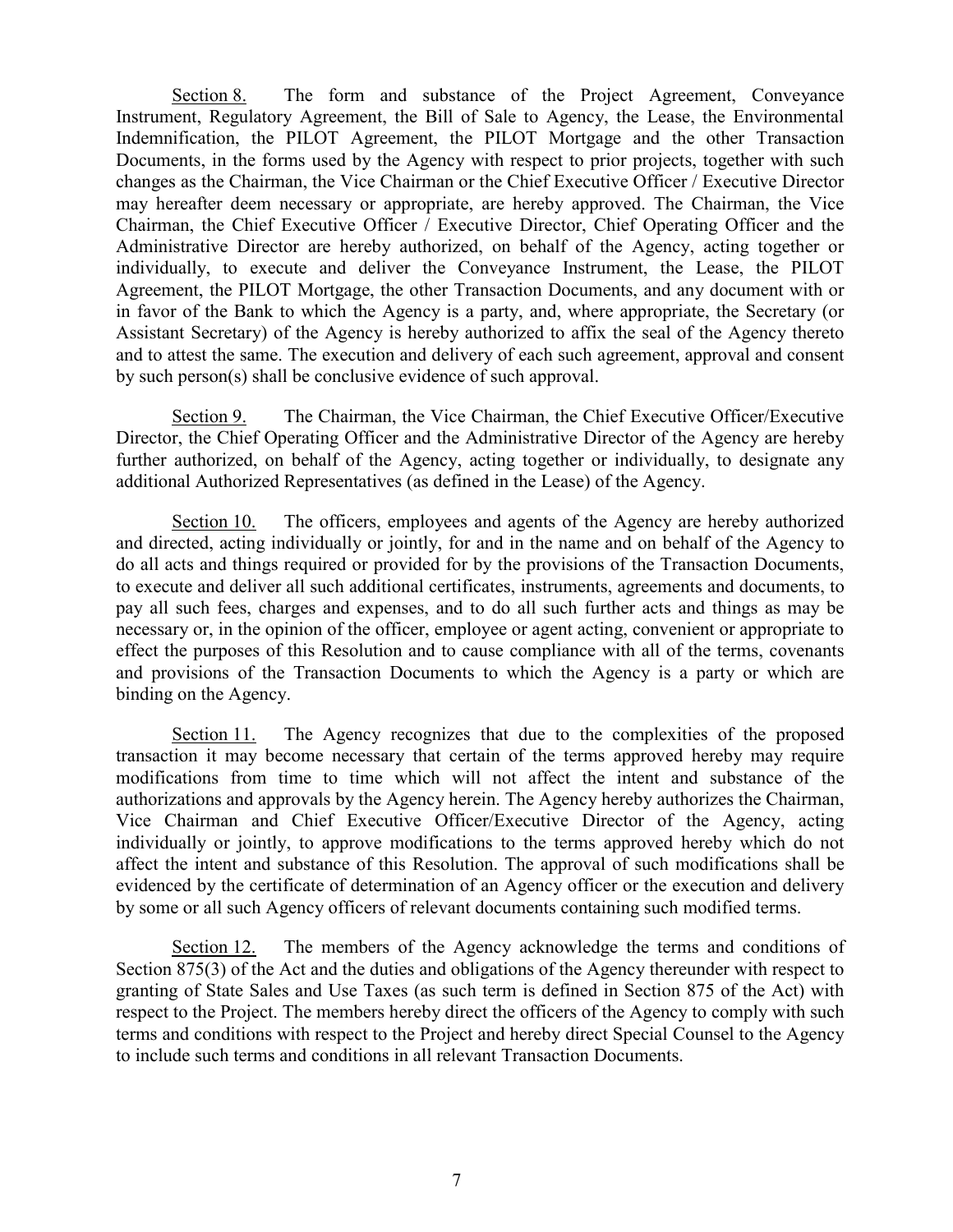Section 13. The Chairman, the Vice Chairman, the Chief Executive Officer/Executive Director, Chief Operating Officer and the Administrative Director of the Agency are hereby authorized and directed to distribute copies of this Resolution to the Applicants and to do such further things or perform such acts as may be necessary or convenient to implement the provisions of this Resolution.

Section 14. This Resolution shall take effect immediately and shall be effective for one hundred eighty (180) days from the date of its adoption.

The question of the adoption of the foregoing Resolution was duly put to a vote on roll call, which resulted as follows:

| <b>Richard Kessel</b> | VOTING Aye           |
|-----------------------|----------------------|
| Lewis M. Warren       | <b>VOTING</b> Aye    |
| <b>Anthony Simon</b>  | VOTING Aye           |
| Timothy Williams      | <b>VOTING</b> Aye    |
| Chris Fusco           | <b>VOTING Absent</b> |
| Amy Flores            | <b>VOTING</b> Aye    |
| John Coumatos         | <b>VOTING</b> Aye    |

The foregoing Resolution was thereupon declared duly adopted.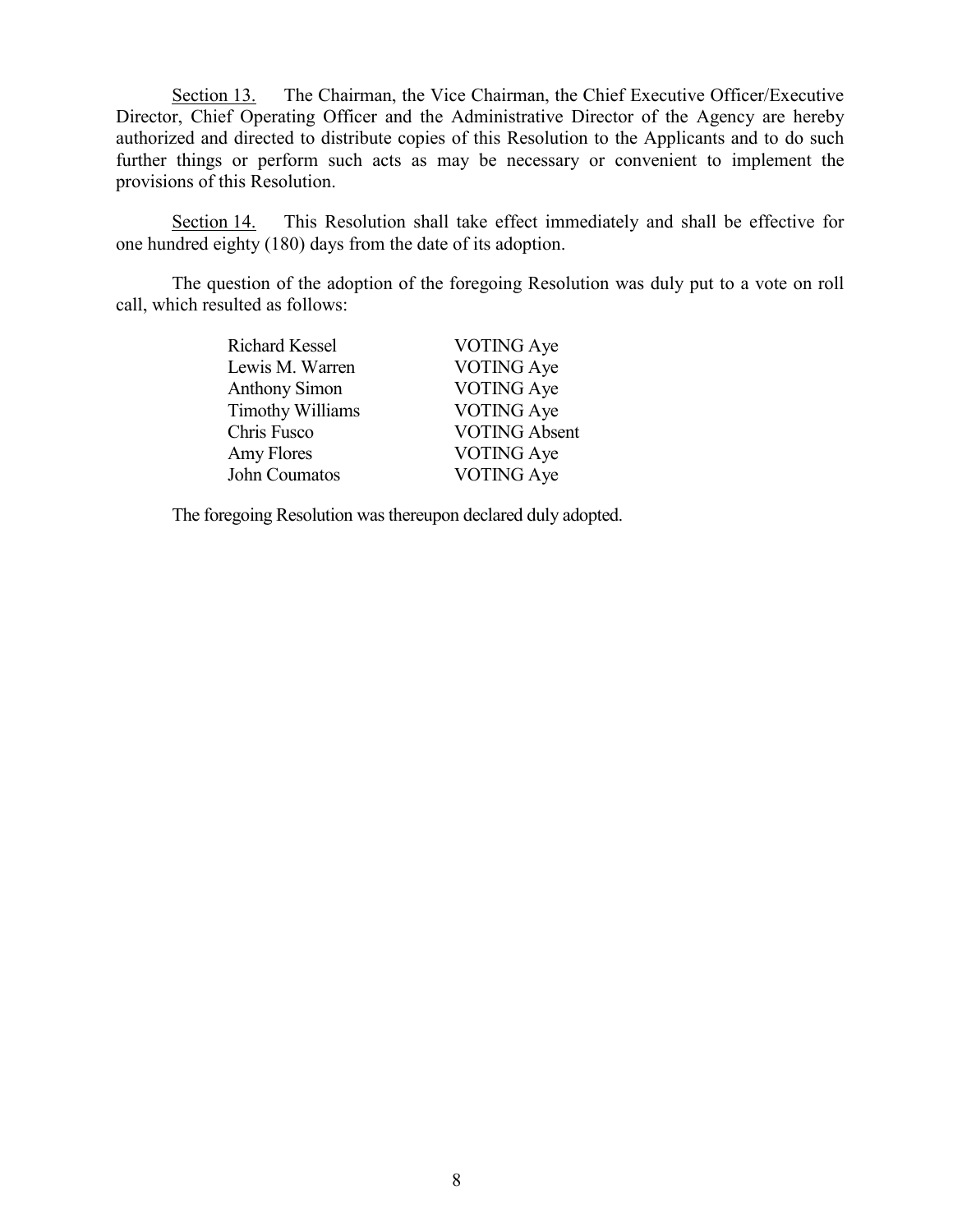#### **STATE OF NEW YORK**

# $)$  SS $\therefore$

#### **COUNTY OF NASSAU**

We, the undersigned [Vice] Chairman and [Assistant] Secretary of the Nassau County Industrial Development Agency (the "Agency"), do hereby certify that we have compared the foregoing extract of the minutes of the meeting of the members of the Agency, including the Resolution contained therein, held on October 22, 2020 with the original thereof on file in our office, and that the same is a true and correct copy of said original and of such Resolution set forth therein and of the whole of said original so far as the same relates to the subject matters therein referred to.

WE FURTHER CERTIFY that (A) all members of the Agency had due notice of said meeting; (B) said meeting was in all respects duly held; (C) pursuant to Article 5 of the Public Officers Law (the "Open Meetings Law") as modified pursuant to Executive Order No. 202.11, 202.28, 202.48, 202.55, 202.60 and 202.67 - Continuing Temporary Suspension And Modification Of Laws Relating To The Disaster Emergency - by Governor Andrew M. Cuomo of the State of New York, said meeting was open to the general public, and due notice of the time and place of said meeting was duly given in accordance with such Open Meetings Law; and (D) there was a quorum of the members of the Agency present throughout said meeting.

WE FURTHER CERTIFY that, as of the date hereof, the attached Resolution is in full force and effect and has not been amended, repealed or rescinded.

IN WITNESS WHEREOF, we have hereunto set our respective hands and affixed the seal of the Agency this  $22^{nd}$  day of October, 2020.

[Assistant] Secretary

[Vice] Chairman

(SEAL)